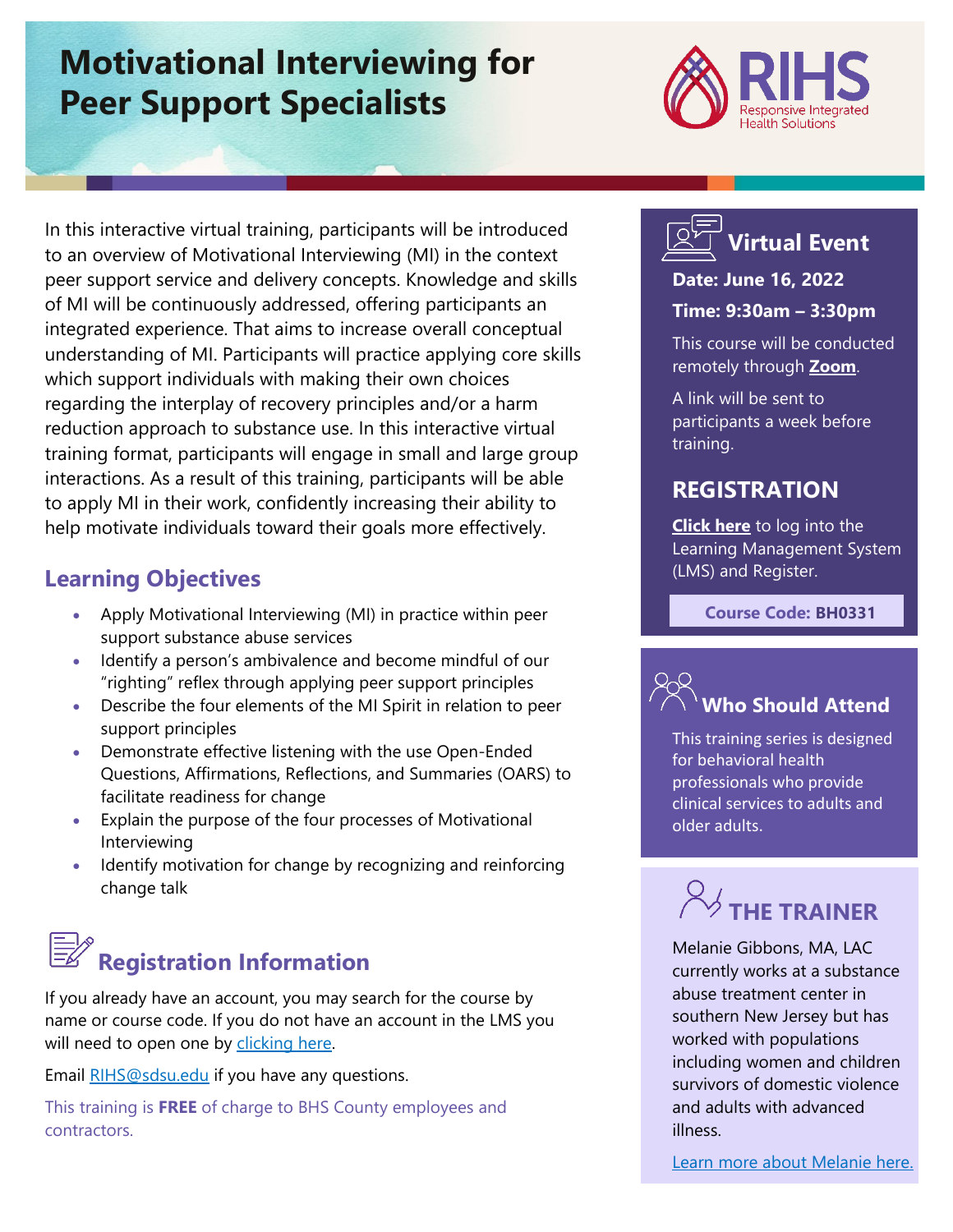**Thank you for your continued understanding about our need to put the safety of our staff, facilitators, and customers first.**

**Please review the COVID protocol for in-person trainings.**  [https://theacademy.sdsu.edu/a-message-to-our-stakeholders](https://theacademy.sdsu.edu/a-message-to-our-stakeholders-and-friends/)[and-friends/](https://theacademy.sdsu.edu/a-message-to-our-stakeholders-and-friends/)

**COVID Message and [In-person Training Protocol](https://theacademy.sdsu.edu/a-message-to-our-stakeholders-and-friends/)**

### **ADA**

Please submit all requests for accommodations two weeks prior to the start of the training. The Academy for Professional Excellence is committed to creating an inclusive and welcoming environment that appreciates and builds on diversity. In accordance with the Americans with Disabilities Act (ADA) of 1990, and California Administrative Code Title 24, The Academy for Professional Excellence prohibits discrimination on the basis of a disability in employment, public services, transportation, public accommodations, and telecommunication services.

### **Continuing Education**

This course meets the qualifications for **5** hour of continuing education credit for LMFTs, LCSWs, LPPCs and/or LEPs as required by the California Board of Behavioral Sciences. The Academy for Professional Excellence is approved by the California Association of Marriage and Family Therapists to sponsor continuing education for LMFTs, LCSWs, LPCCs and LEPs, Provider #91928. The Academy for Professional Excellence is approved by the California Board of Registered Nursing, Provider # BRN CEP10014; CCAPP-EI, Provider # 1S-98-398-0822, and CAADE Provider # CP40 906 CH 0323 for **5** contact hour/CEH. The Academy for Professional Excellence maintains responsibility for this program and its content. CE certificates will be available for download 5 business days after course completion. Click here for information on how to [obtain CE Certificates.](https://theacademy.sdsu.edu/programs/rihs/rihs-faq/) Click here for the [CE Grievance Procedure.](https://drive.google.com/file/d/10H4zN0gLatK2hP5SJpe0HTZkZpYm8GRj/view)

*Responsive Integrated Health Solutions (RIHS) is a County of San Diego Behavioral Health contracted program of the Academy for Professional Excellence, and a project of San Diego State University School of Social Work.*







**We create experiences that transform the heart, mind, and practice.**



**Visit us at [theacademy.sdsu.edu.](https://theacademy.sdsu.edu/)**